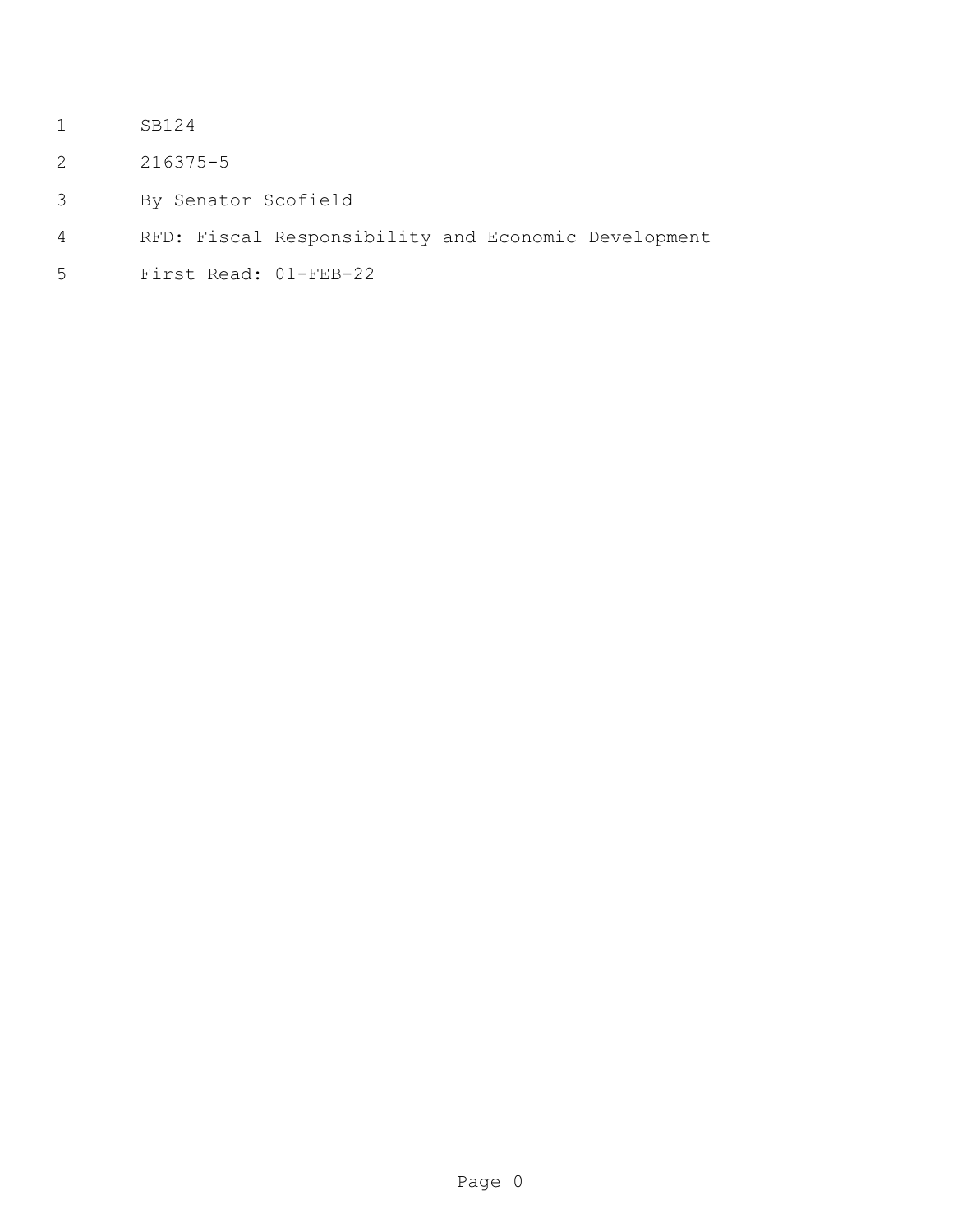SB124 ENROLLED, An Act, Relating to the Alabama Broadband Accessibility Act; to amend Sections 41-23-211, 41-23-212, 41-23-213, and 41-23-214, Code of Alabama 1975; to increase the minimum threshold speeds for broadband service grants; to include references to the Alabama broadband mapping program and state-wide connectivity plan; to revise criteria and eligibility for the awarding of grants; to revise the window 12 for grant applications; to revise the grant application 13 procedures; and to allow for a project extension in certain circumstances. BE IT ENACTED BY THE LEGISLATURE OF ALABAMA: Section 1. Sections 41-23-211, 41-23-212, 41-23-213, and 41-23-214, Code of Alabama 1975, are amended to read as follows: "§41-23-211. "The Legislature finds that the availability of high-speed broadband services, with the preference of speeds 22 of 100 megabits per second of download speed and three 100 megabits per second of upload speed or greater, in unserved rural Alabama is important for economic development, education, health care, and emergency services in Alabama, and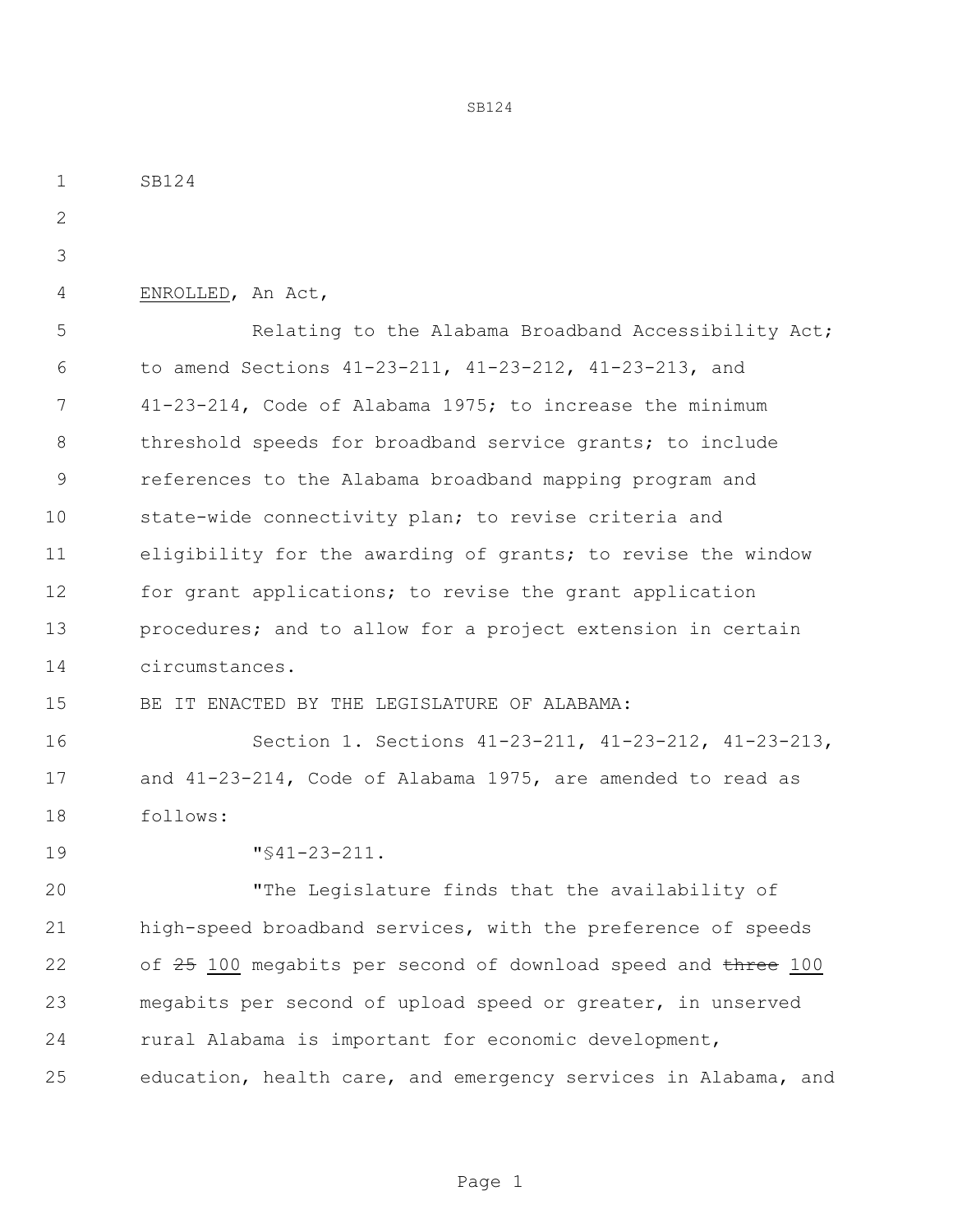| $\mathbf 1$   | that grants and other incentives set forth in this article     |
|---------------|----------------------------------------------------------------|
| $\mathbf{2}$  | will further those objectives by encouraging new investment in |
| 3             | broadband infrastructure.                                      |
| 4             | $"$ \$41-23-212.                                               |
| 5             | "For the purposes of this article, the following               |
| 6             | words have the following meanings:                             |
| 7             | "(1) ADECA. The Alabama Department of Economic and             |
| 8             | Community Affairs.                                             |
| $\mathcal{G}$ | "(2) END USER. A residential, business,                        |
| 10            | institutional, or government entity that uses broadband        |
| 11            | services for its own purposes and does not resell such         |
| 12            | broadband services to other entities. An Internet service      |
| 13            | provider (ISP) and mobile wireless service provider are not an |
| 14            | end user for the purposes of Sections 41-23-212, 41-23-213,    |
| 15            | and 41-23-214.                                                 |
| 16            | "(3) MIDDLE MILE PROJECT. A broadband infrastructure           |
| 17            | project that does not provide broadband service to end users   |
| 18            | or to end-user devices.                                        |
| 19            | "(4) MINIMUM SERVICE THRESHOLD. A connection to the            |
| 20            | Internet that provides capacity for transmission at an average |
| 21            | speed per customer of at least 25 megabits (25 Mbps) 100       |
| 22            | megabits (100 Mbps) per second downstream and at least three   |
| 23            | 20 megabits $(3\ 20\ \text{Mbps})$ per second upstream.        |
| 24            | "(5) RURAL AREA. Any area within this state not                |
| 25            | included within the boundaries of any incorporated city or     |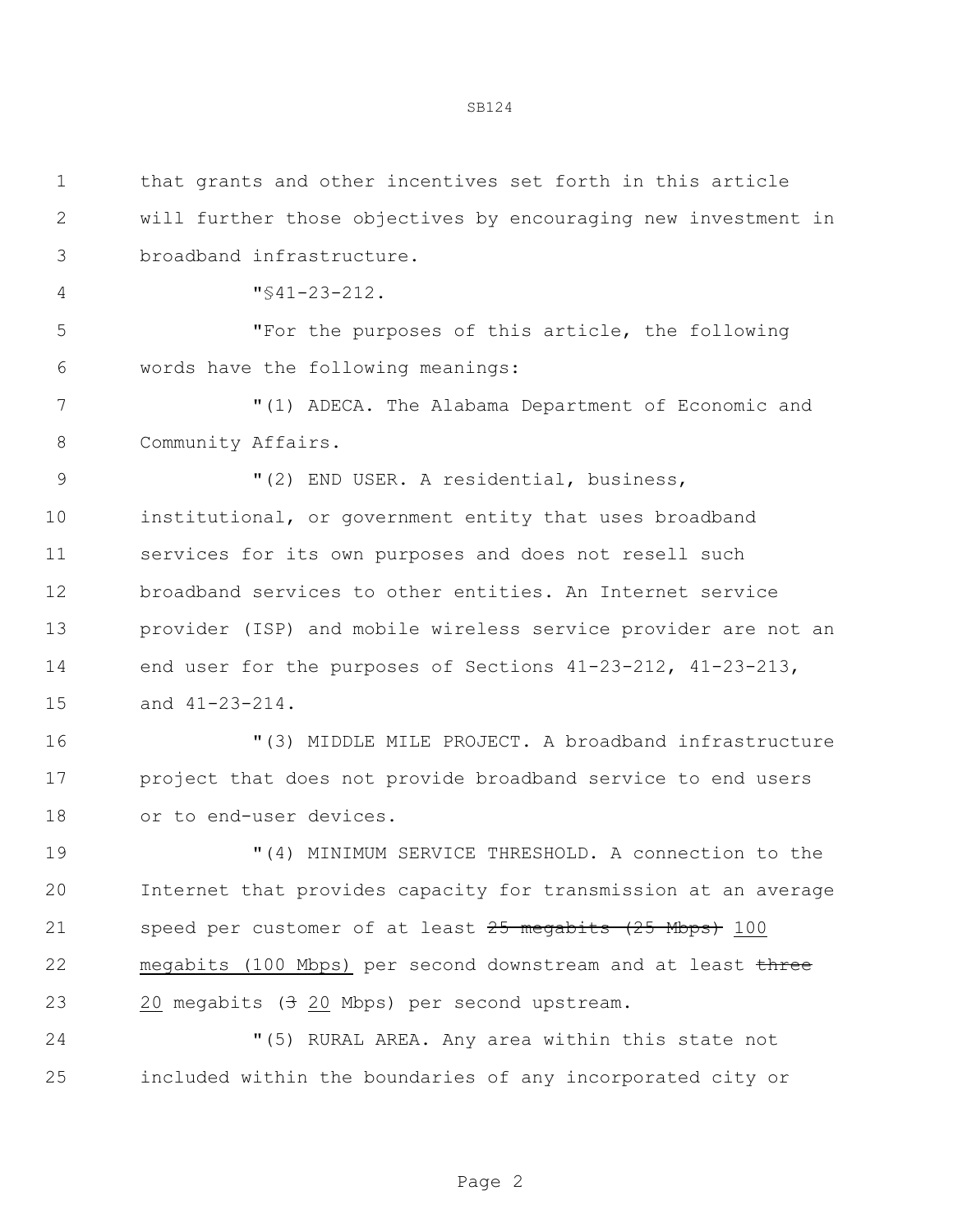town having a population in excess of 25,000 inhabitants, according to the last federal census.

 "(6) UNSERVED AREA. Any rural area in which there is not at least one provider of terrestrial broadband service that is either: (1) offering a connection to the Internet 6 meeting the minimum service threshold; or (2)  $\pm$ s required, 7 ander the terms of the Federal Universal Service Fund or other **federal or state grant,** another state or federal grant to provide a connection to the Internet at speeds meeting the 10 minimum service threshold by March 28, 2023 within the same or similar timeframe of projects of similar complexity or scale awarded during each grant cycle.

"§41-23-213.

 "(a) The Director of ADECA may establish and administer the broadband accessibility grant program for the purpose of promoting the deployment and adoption of broadband 17 Internet access services to unserved areas. By June 26, 2018, 18 the The director shall adopt rules and policies to administer 19 the program and begin to accept applications for grants, and shall adopt such rules as may be necessary to meet the future needs of the grant program.

 "(b) The program shall be administered pursuant to policies developed by ADECA in compliance with this article. The policies shall provide for the awarding of grants to 25 mon-governmental entities that are cooperatives, corporations,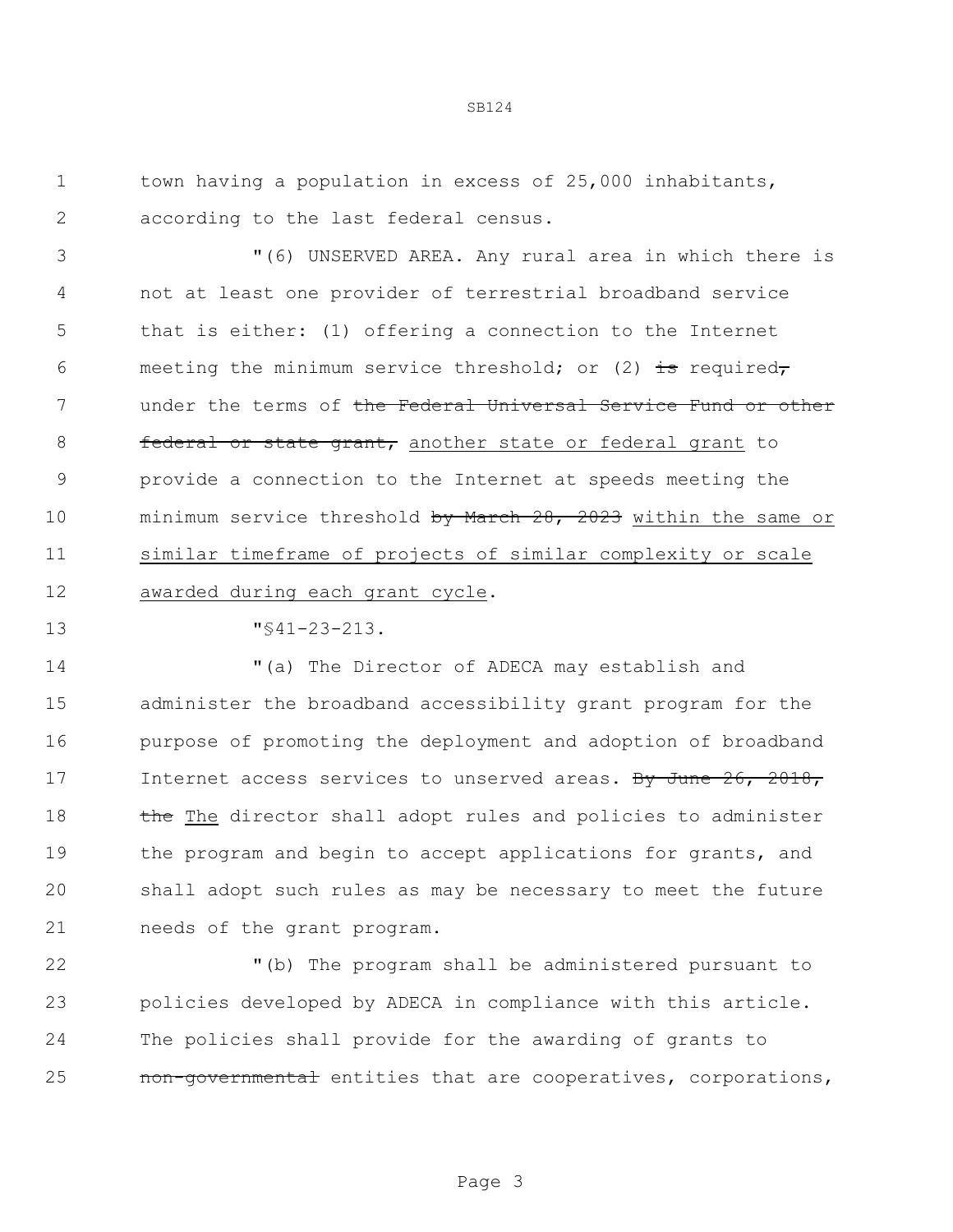limited liability companies, partnerships, or other private business entities, or units of government that provide broadband services. An entity is not eligible for a grant under this article unless the entity has submitted, within the one-year period preceding the awarding of the grant, the entity's broadband service availability information to Alabama's broadband mapping program. Nothing in this article shall expand the authority under state law of any entity to provide broadband service.

 "(c) There is hereby created the Alabama Broadband Accessibility Fund in the State Treasury. The fund is subject 12 to appropriations by the Legislature and gifts, grants, and other donations received by ADECA for the broadband accessibility grant program or fund. All state and federal grant monies deposited in the fund shall be expended by ADECA 16 in accordance with the statewide connectivity plan and any legal requirements applicable to those grant monies, including their program eligibility, deployment, and reporting requirements. ADECA may not spend appropriations for the program for purposes other than those listed in this section. Any monies appropriated to ADECA for broadband grants that are unspent at the end of a fiscal year shall be carried over for use by the program in the next fiscal year. ADECA shall develop rules ensuring that expenses incurred to administer the program must not exceed the lesser of seven percent of the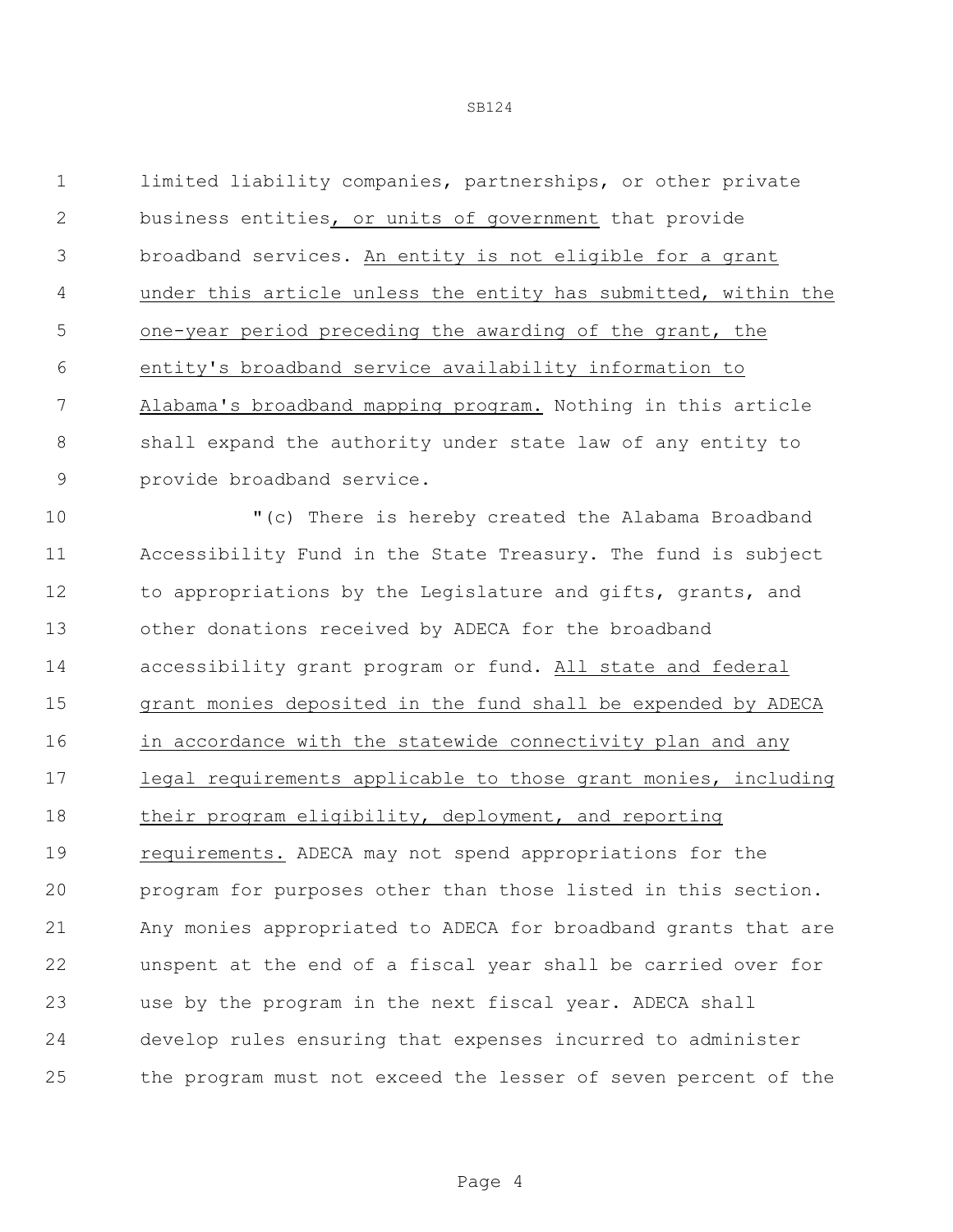| $\mathbf 1$   | total amount appropriated for the program in any fiscal year        |
|---------------|---------------------------------------------------------------------|
| 2             | or seven hundred fifty thousand dollars (\$750,000). Moneys         |
| 3             | Monies in the fund shall be invested by the State Treasurer         |
| 4             | for the sole benefit of the fund.                                   |
| 5             | "(d)(1) Individual grants awarded by ADECA under                    |
| 6             | this section may only be awarded for projects in unserved           |
| 7             | areas that will be capable of transmitting broadband signals        |
| 8             | at or above 100 megabits per second of download speed and 100       |
| $\mathcal{G}$ | megabits per second of upload speed, and may not exceed the         |
| 10            | lesser of:                                                          |
| 11            | "a. Thirty-five Eighty percent of the project costs.                |
| 12            | "b. One Five million five hundred thousand dollars                  |
| 13            | $(51, 500, 000)$ (\$5,000,000) for projects that will be capable of |
| 14            | transmitting broadband signals at or above the minimum service      |
| 15            | threshold.                                                          |
| 16            | "(2) Grants may be given to any qualified entity                    |
| 17            | pursuant to subsection (b) that meets the service criteria for      |
| 18            | expenditures after March 28, 2018.                                  |
| 19            | "(3) ADECA shall ensure that not less than 40                       |
| 20            | percent of funds appropriated for grants be utilized in             |
| 21            | unincorporated areas of the state.                                  |
| 22            | "(4) Subject to the limitations in this subsection,                 |
| 23            | grants shall be awarded pursuant to the service criteria            |
| 24            | developed by ADECA, with priority given to projects that meet       |
| 25            | any of the following:                                               |
|               |                                                                     |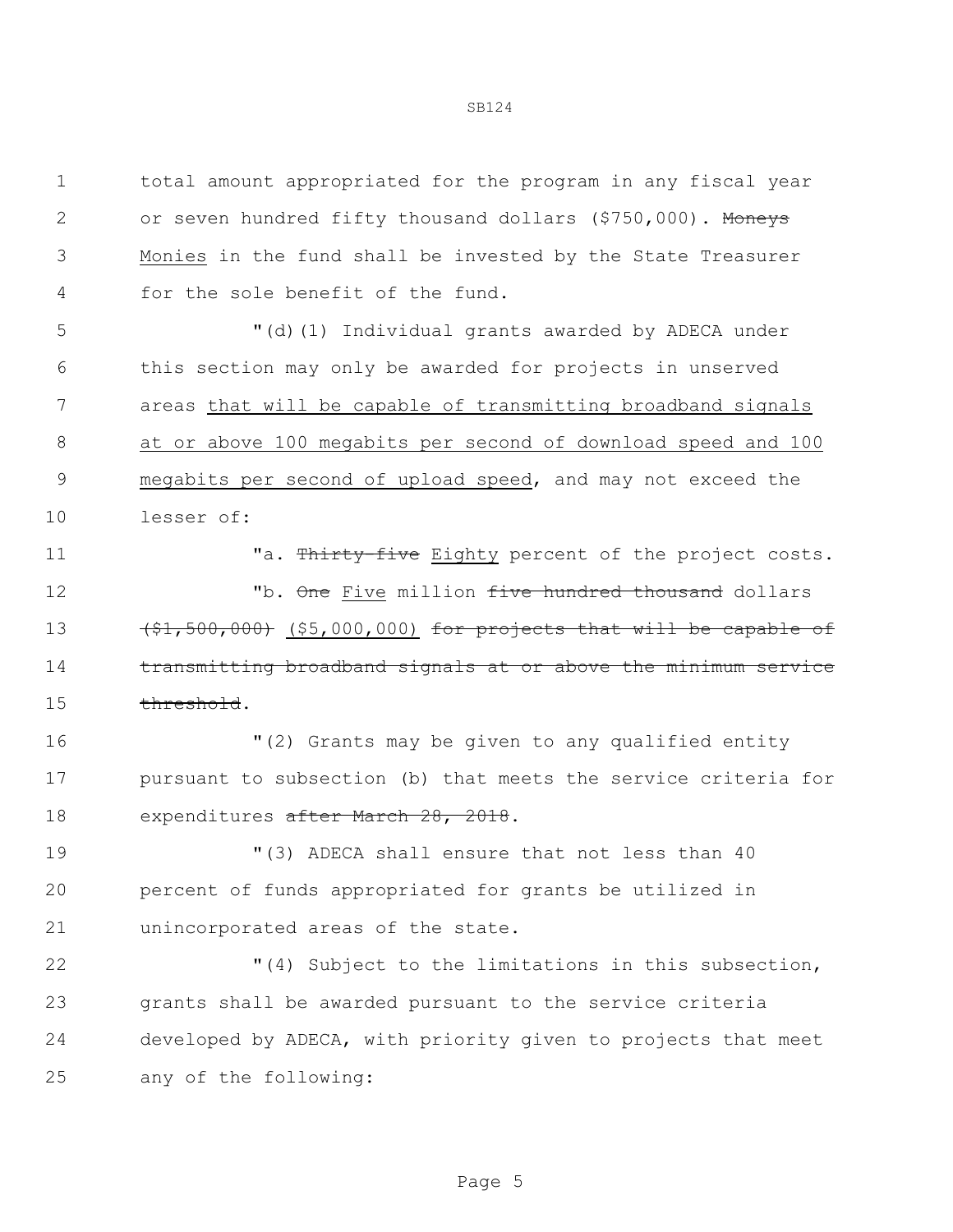1 Ta. Seek to leverage grant funds through private investment and extension of existing infrastructure. "b. Serve locations with demonstrated community support, including, but not limited to, documented support from local government. "c. Demonstrate the operator's technical and 7 managerial capabilities to complete the project within two 8 years of the grant the required timeframe. "d. Demonstrate the applicants' necessary financial resources. 11 The Me. Are most cost effective and technically efficient in that they propose to serve the highest number of unserved homes, businesses, and community anchor points for 14 the least grant fund cost and best level of service, emphasizing projects including the highest broadband speeds. "f. Provide material broadband enhancement to hospitals, clinics, and other medical facilities located in rural areas. "g. Support local libraries in this state for the purpose of assisting the libraries in offering digital literacy training pursuant to state library and archive guidelines. "h. Provide support for the deployment of infrastructure to be owned and operated exclusively by Internet service providers serving subscribers in Alabama for

Page 6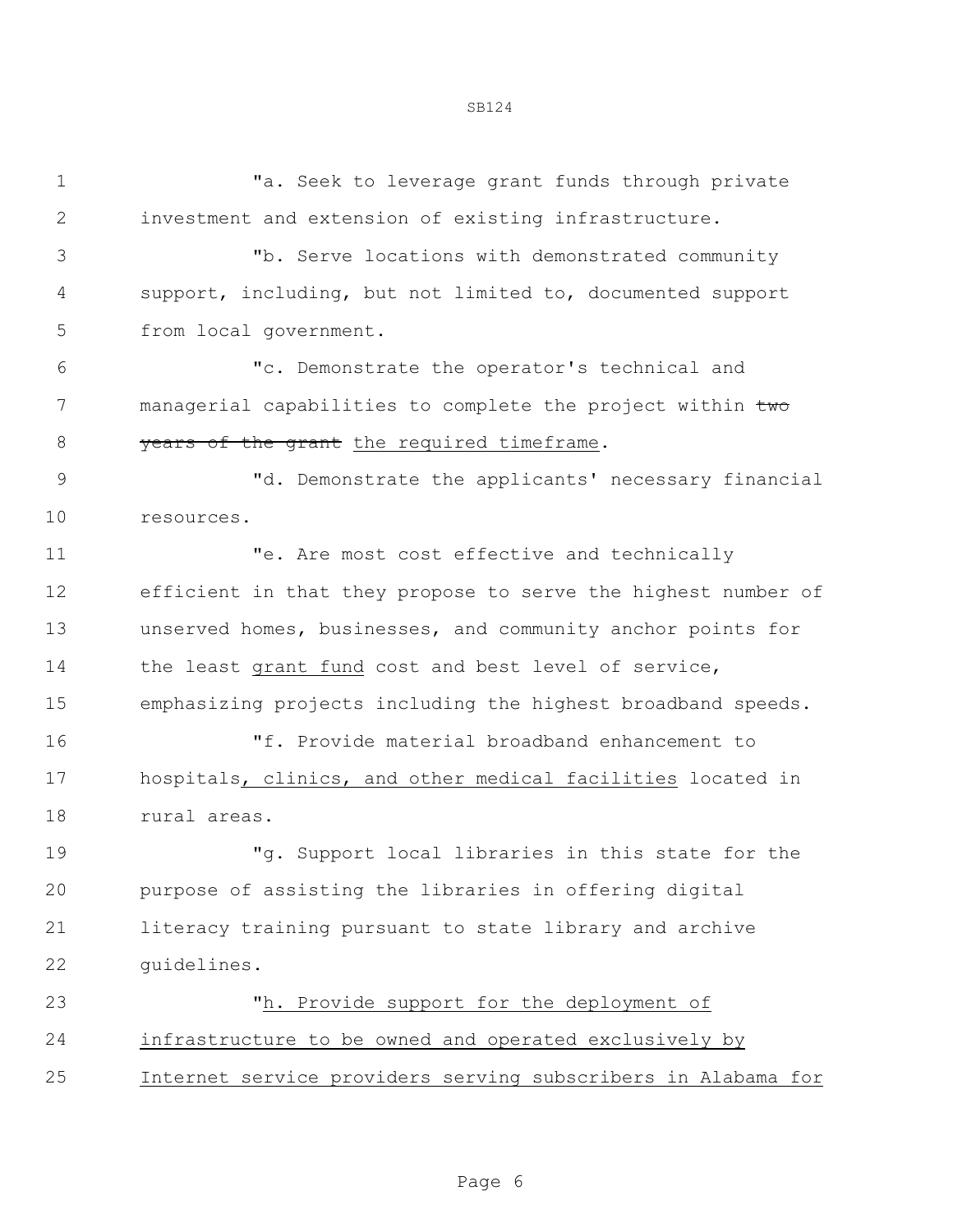| $\mathbf 1$   | at least three years or organizations incorporated,            |
|---------------|----------------------------------------------------------------|
| 2             | headquartered, or with a principal place of business in        |
| 3             | Alabama.                                                       |
| 4             | "i. Commit to improving the adoption rate of                   |
| 5             | broadband services by offering programs to households that     |
| 6             | meet quidelines established by ADECA or the funding source,    |
| 7             | including, but not limited to, special service rates,          |
| 8             | Internet-enabled devices that meet the needs of the user, and  |
| $\mathcal{G}$ | digital skills training.                                       |
| 10            | "(5) For the purposes of awarding grants, ADECA                |
| 11            | shall take into consideration the average pole attachment      |
| 12            | rates that a grant applicant charges to an unaffiliated        |
| 13            | entity, provided that this subdivision shall not apply to a    |
| 14            | utility as defined under Section 37-4-1(7)a.                   |
| 15            | "(6) In order to promote the deployment of grant               |
| 16            | funds in an inclusive manner that is consistent with the       |
| 17            | racial, gender, geographic, urban, rural, and economic         |
| 18            | diversity of the state, ADECA may give additional              |
| 19            | consideration to an applicant that provides documentation that |
| 20            | it has been certified by the ADECA Office of Minority Business |
| 21            | Enterprise or otherwise as a Disadvantaged Business            |
| 22            | Enterprise. For projects funded under Sections 41-23-212,      |
| 23            | 41-23-213, and 41-23-214 this article, ADECA shall encourage   |
| 24            | grant applicants to use vendors and subcontractors that have   |
| 25            | been certified by the Office of Minority Business Enterprise   |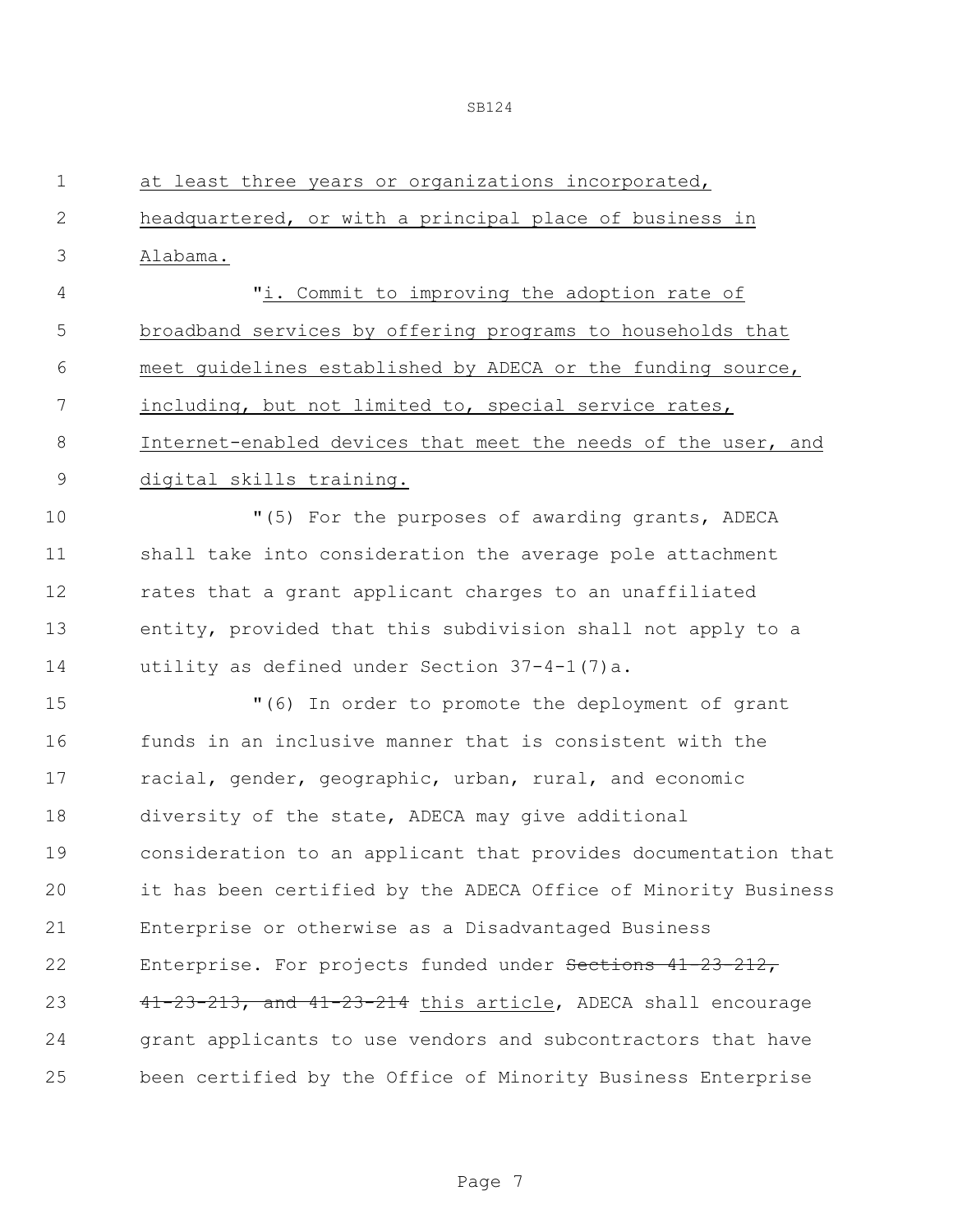or that are Disadvantaged Business Enterprises. ADECA shall include in its report to the Alabama Rural Broadband Oversight Committee a list of entities certified by the Office of Minority Business Enterprise and Disadvantaged Business Enterprises that have been awarded grants since the prior report.

7 The M<sub>I</sub> (e) For each fiscal year in which grant funds are available, ADECA shall accept applications within a 60-to-90-day grant window that it shall establish. However, when necessary to meet the requirements of other funding sources, a grant window of 30 days may be established by ADECA. ADECA shall review each application for eligibility as determined by the state map. Any applicant submitting a project that includes served areas as documented by the state map shall be given an opportunity to revise the application to eliminate ineligible portions or rescind the application. 17 Applications for eligible projects will shall be evaluated according to a scoring system developed by ADECA that incorporates the priorities listed in this section, with grant 20 awards published within 90 days after expiration of the filing 21 window as soon as possible, but no more than 60 days after 22 expiration of the filing window. Grant applications shall be published by ADECA on the Internet at the end of the filing window, and existing service providers shall have 30 business 25 days from the date of publication to file objections to the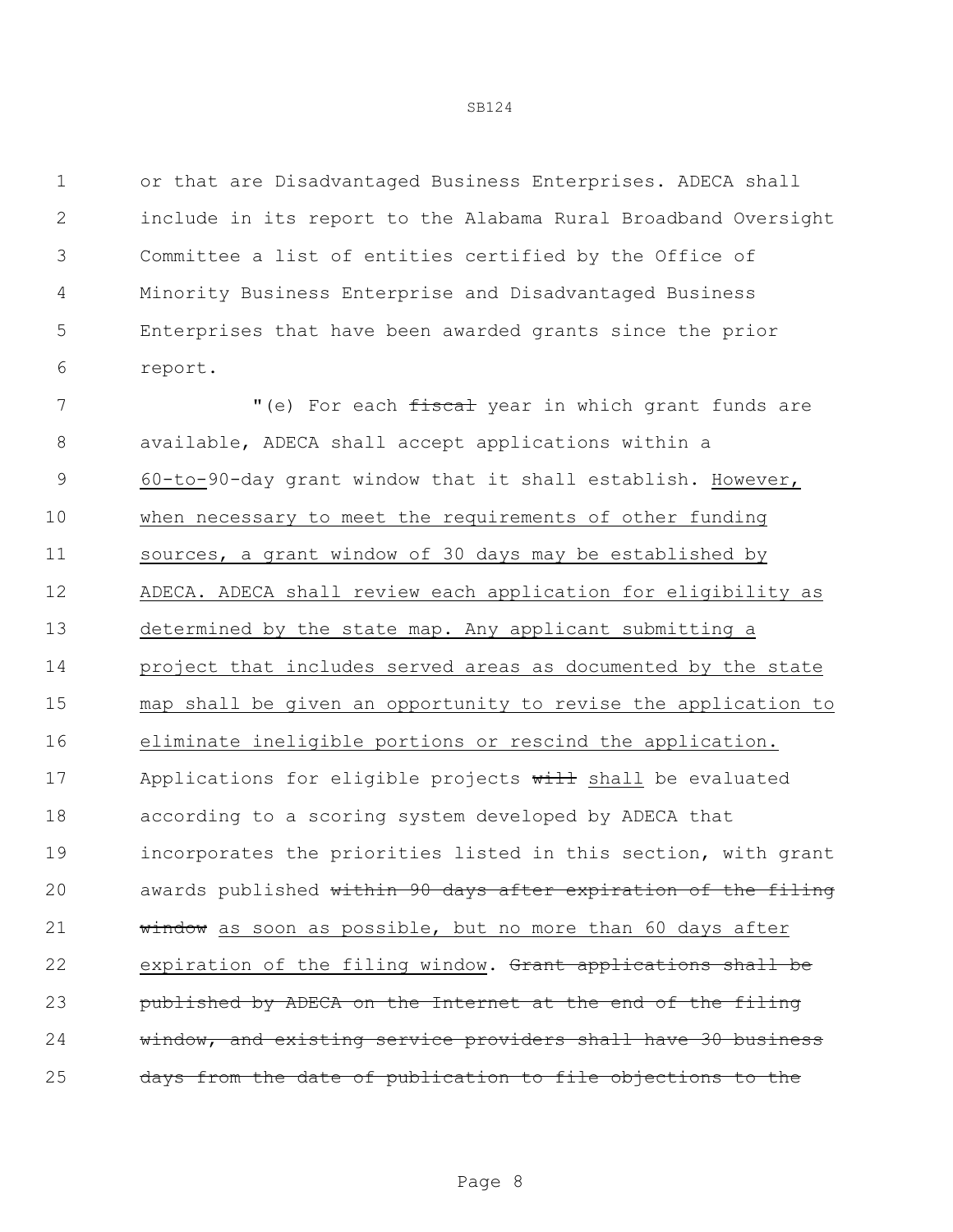eligibility of a proposed project. ADECA shall address any objections within 30 days of submission and shall make any appropriate changes to grant awards based on a finding of ineligibility resulting from such protest. Subject to such **protest procedure, grants** Grants issued by ADECA shall be conditioned upon compliance with the terms of the grant but shall not otherwise be revocable. Providers' grants shall be paid within 30 days upon ADECA receiving written certification of the completion of the project and evidence of compliance with the terms of the grant as prescribed by ADECA.

 "(f) Grants shall be conditioned on project completion within two years of awarding of the grant. Applicants who demonstrate project complexity may request more 14 than two years to complete the project. Recipients who demonstrate that the project is progressing may request an extension for up to one year for project delays beyond the recipient's control. If a recipient fails to complete a project within the two-year deadline, or within the extended 19 deadline due to reasons other than delay caused by a 20 government entity, ADECA may revoke the grant in its entirety and rededicate the funds to a new recipient.

 "(g) ADECA shall condition the release of any grant 23 funds awarded under this chapter on both of all of the following: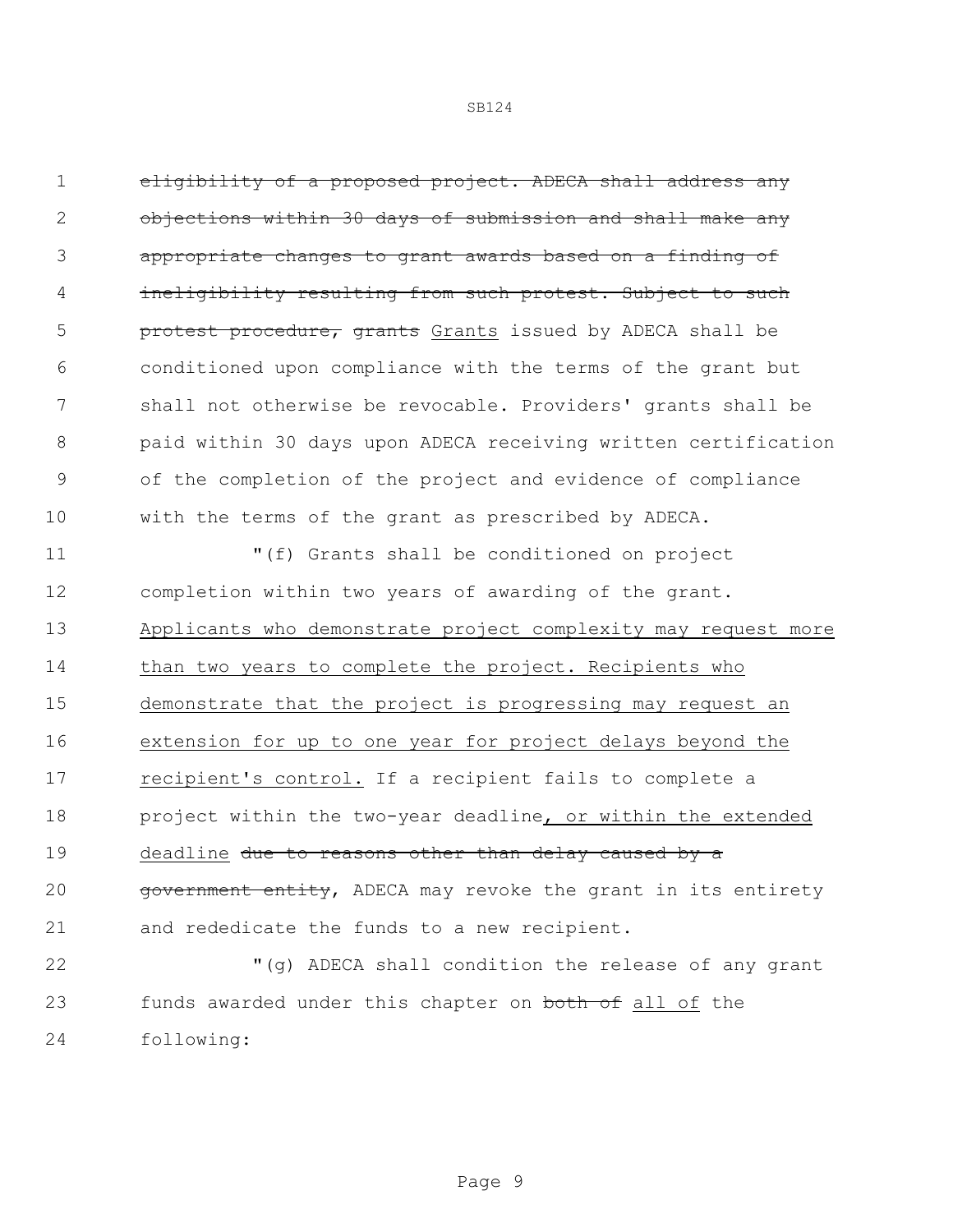"(1) The progressive completion, as measured on not more than a quarterly basis, of the approved project. Grants

for projects not showing progress may be rescinded.

 "(2) Operational testing, when possible, to confirm the level of service proposed in the grant application. Such regulations shall not exceed in degree or differ in kind from testing and reporting requirements imposed on the grant recipient by the Federal Communications Commission, as adjusted for the service specifications in the ADECA grant agreement.

## "(3) Continued participation in Alabama's broadband mapping program throughout the entire project period.

 "(h) Notwithstanding any other provision of this section, eligible projects shall include any of the following:

 "(1) Projects to serve unserved areas in which the 16 grant applicant is either or both: a. an existing or future service provider which has or will receive support through federal universal service funding programs designed specifically to encourage broadband deployment in an area 20 without broadband access; or b. an existing or future service **provider** entity that currently provides services which has or will receive other forms of federal or state financial support or assistance, such as a grant or loan from the United States Department of Agriculture; provided, however, that any award of state funds under this section, when combined with other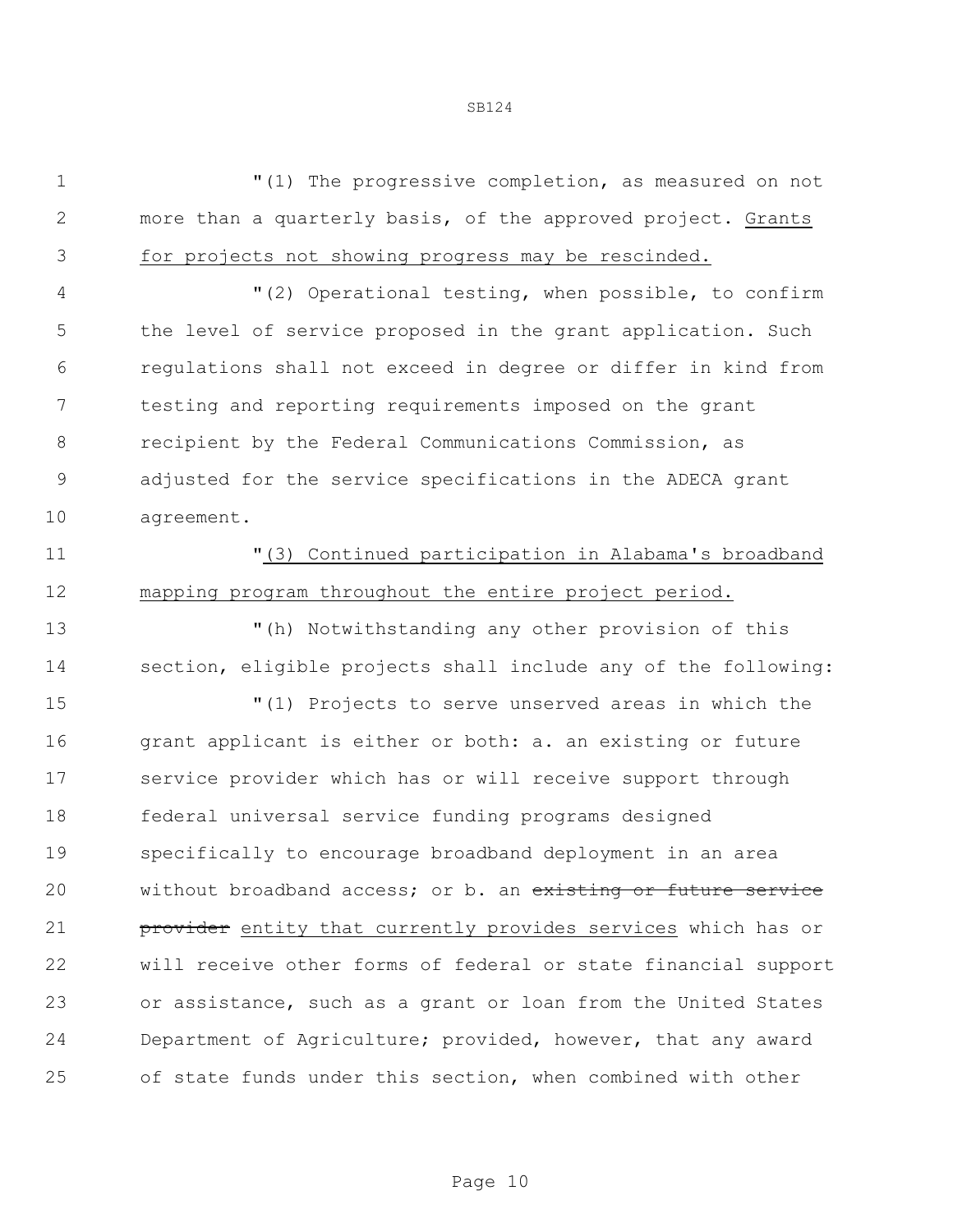forms of state or federal support or assistance dedicated to the project, other than interest-bearing loans, may not exceed 3 60 90 percent of the total project costs. Nothing in this section shall prohibit a grant applicant who has not previously received any federal or state funds, grants, or loans for broadband deployment from applying for and receiving grant funds under this section.

8 "(2) Middle mile projects, where the applicant demonstrates that the project will connect other service providers eligible for grants under this section with broadband infrastructure further upstream in order to enable 12 the providers to offer broadband service to end users; provided that eligible projects under this subdivision may include projects in an unserved area or a rural area that does not meet the definition of an unserved area but otherwise meets the requirements of this section, for which the grant applicant demonstrates, by specific evidence, the need for 18 greater broadband speeds, access, capacity, resiliency, or service which is not being offered by an existing service provider.

 "(3) Projects to provide broadband service to a specific hospital, health care facility, public school, public safety, or economic development site in a rural area that does not meet the definition of an unserved area but otherwise meets the requirements of this section, for which the grant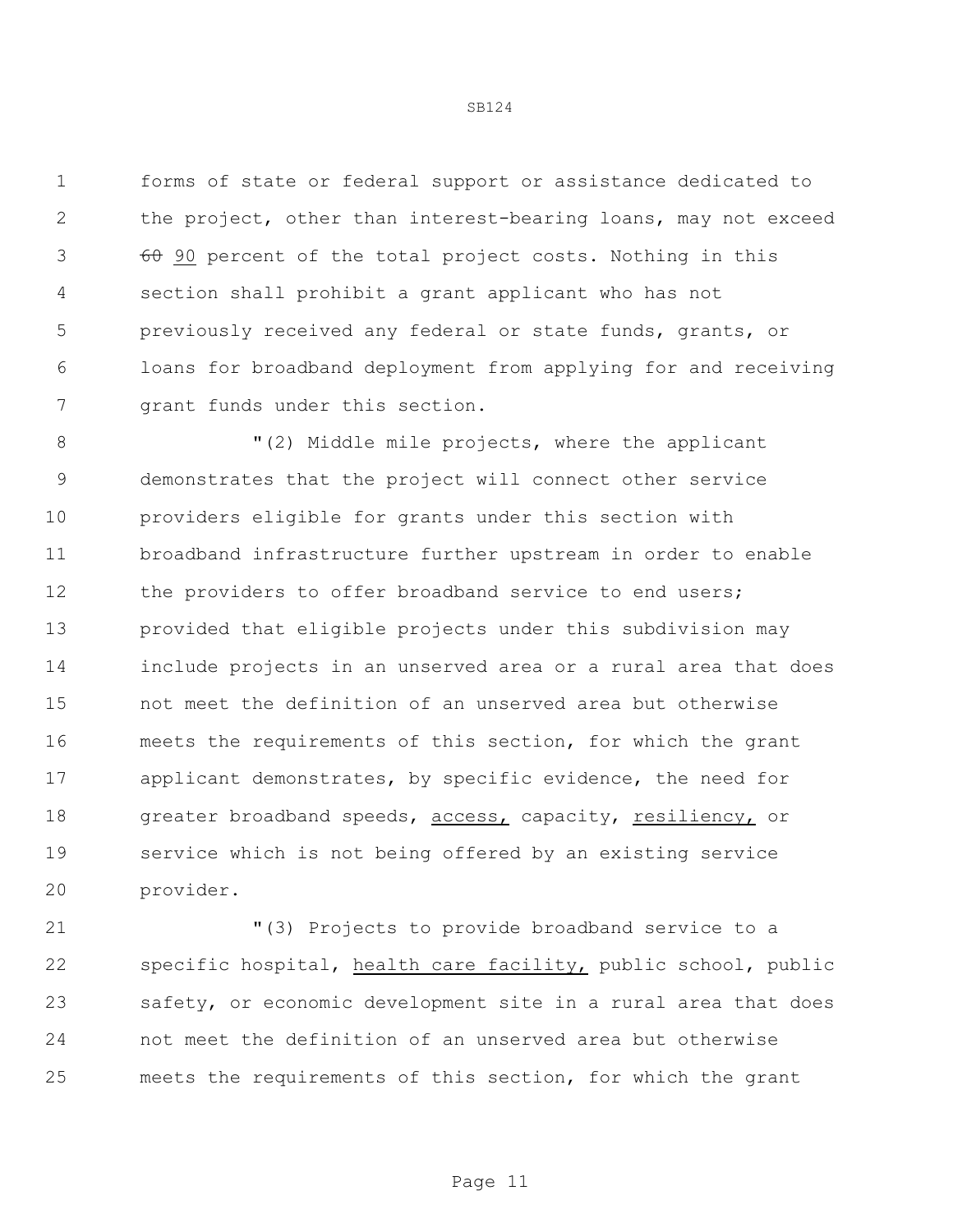applicant demonstrates, by specific evidence, the need for greater broadband speeds, access, capacity, resiliency, or service which is not being offered by an existing service provider.

 "(4) Grants issued under subdivisions (2) and (3) shall not exceed 40 percent of the total funds appropriated for grants on an annual basis.

8  $''(i)$  Nothing in this section shall affect the approval and continued funding of grants awarded prior to May 30, 2019.

"§41-23-214.

 "(a) There is created the Alabama Rural Broadband Oversight Committee. The oversight committee shall consist of the Chair of the House Ways and Means Education Committee or his or her designee, the Chair of the Senate Finance and Taxation Education Committee or his or her designee, two members appointed by the Speaker of the House of Representatives, two members appointed by the President Pro Tempore of the Senate, and the Director of ADECA or his or her designee. The oversight committee shall meet at least annually, provide general oversight of the implementation of the article, and recommend further statutory changes to promote rural broadband development.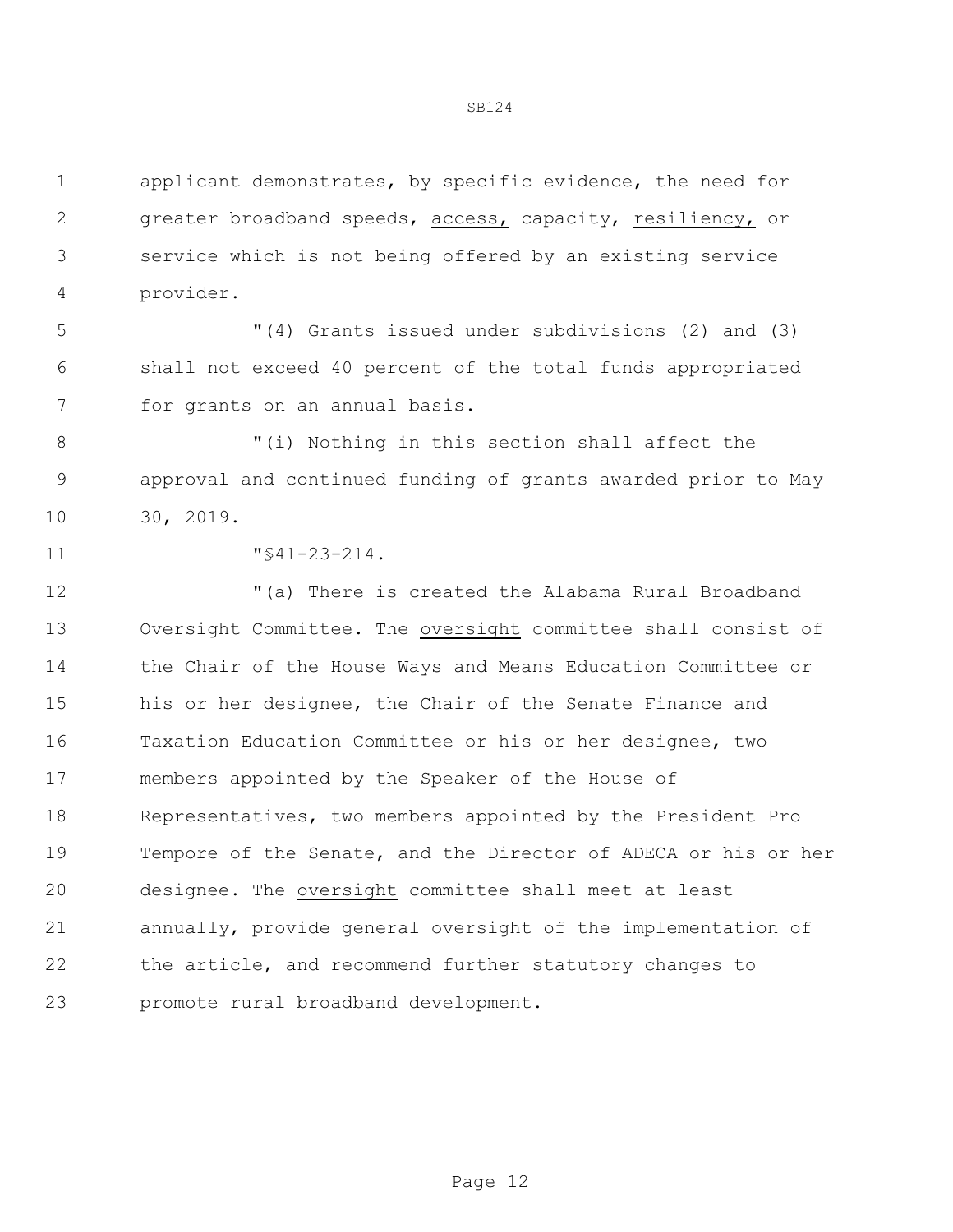"(b) The oversight committee shall reflect the racial, gender, geographic, urban/rural, and economic diversity of the state.

 "(c) For any year in which grants are distributed under the program, ADECA shall produce a report on the status of grants under the program to the oversight committee, including progress toward increased access to and adoption of broadband services. The report shall be provided at the oversight committee's first meeting of the year and be published on ADECA's website. ADECA shall provide a copy of the report to the Governor, the Alabama Senate President Pro 12 Tempore, the Alabama Senate Minority Leader, the Speaker of 13 the Alabama House of Representatives, and the Alabama House of Representatives Minority Leader. By March 28, 2019, ADECA shall produce a report on the availability of broadband within the state."

 Section 2. This act shall become effective immediately following its passage and approval by the Governor, or its otherwise becoming law.